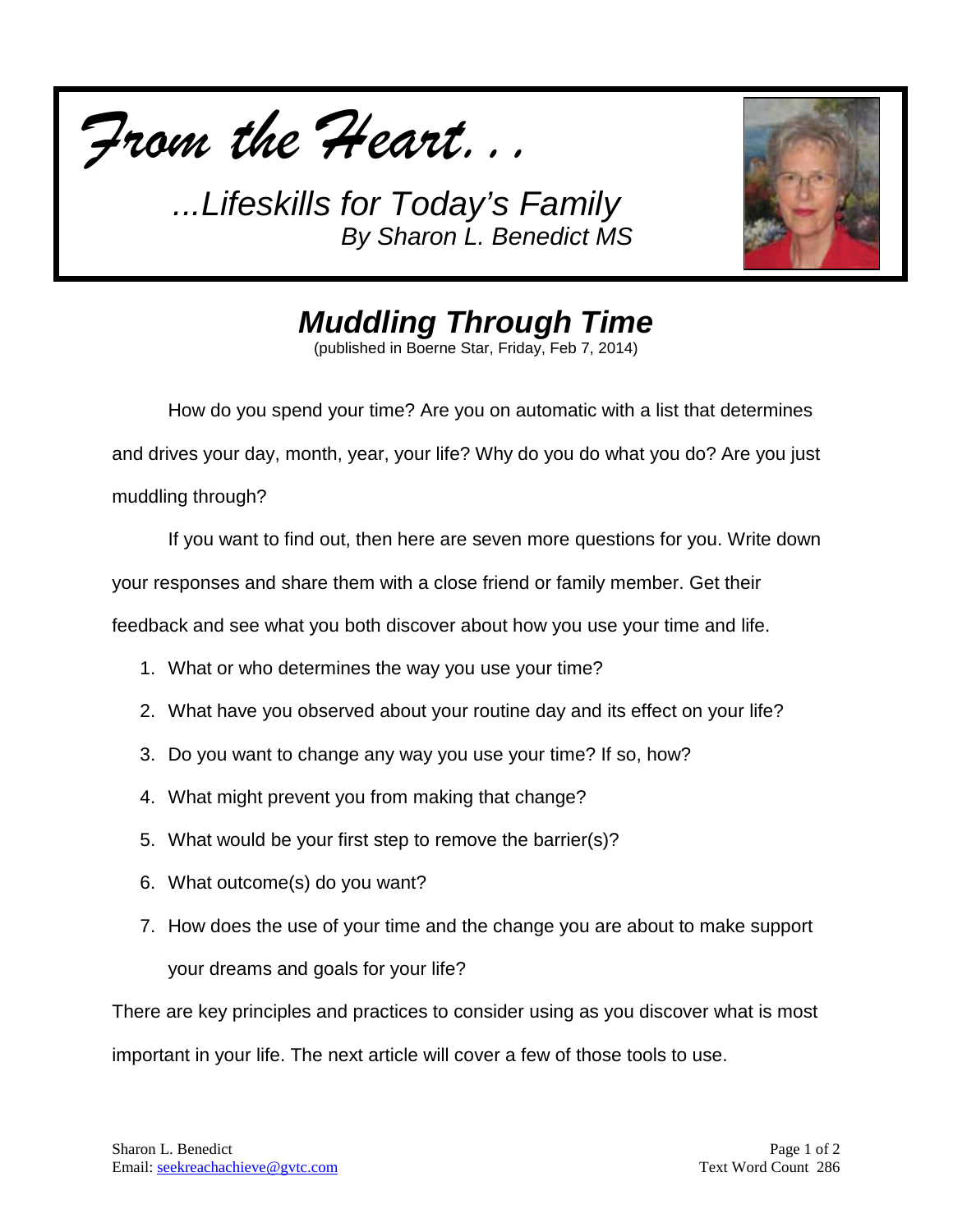Every moment is a gift not to just "muddle through." May we all receive this gift, treasure it, and use those moments of each day purposefully. And may the joy of the moment be always present. As Ralph Waldo Emerson (1803-1882) offered, "This time, like all times, is a very good one, if we but know what to do with it."

--

*Sharon L. Benedict, is a speaker, author, and weaver, and loving it! She is available for speaking engagements, freelance writing, and will even weave you a one-of-kind creation, just for you. Sharon also welcomes your questions and comments and can be contacted a[t seekreachachieve@gvtc.com.](mailto:seekreachachieve@gvtc.com) Visit her website at [www.celebratingyourjourney.com.](http://www.celebratingyourjourney.com/)*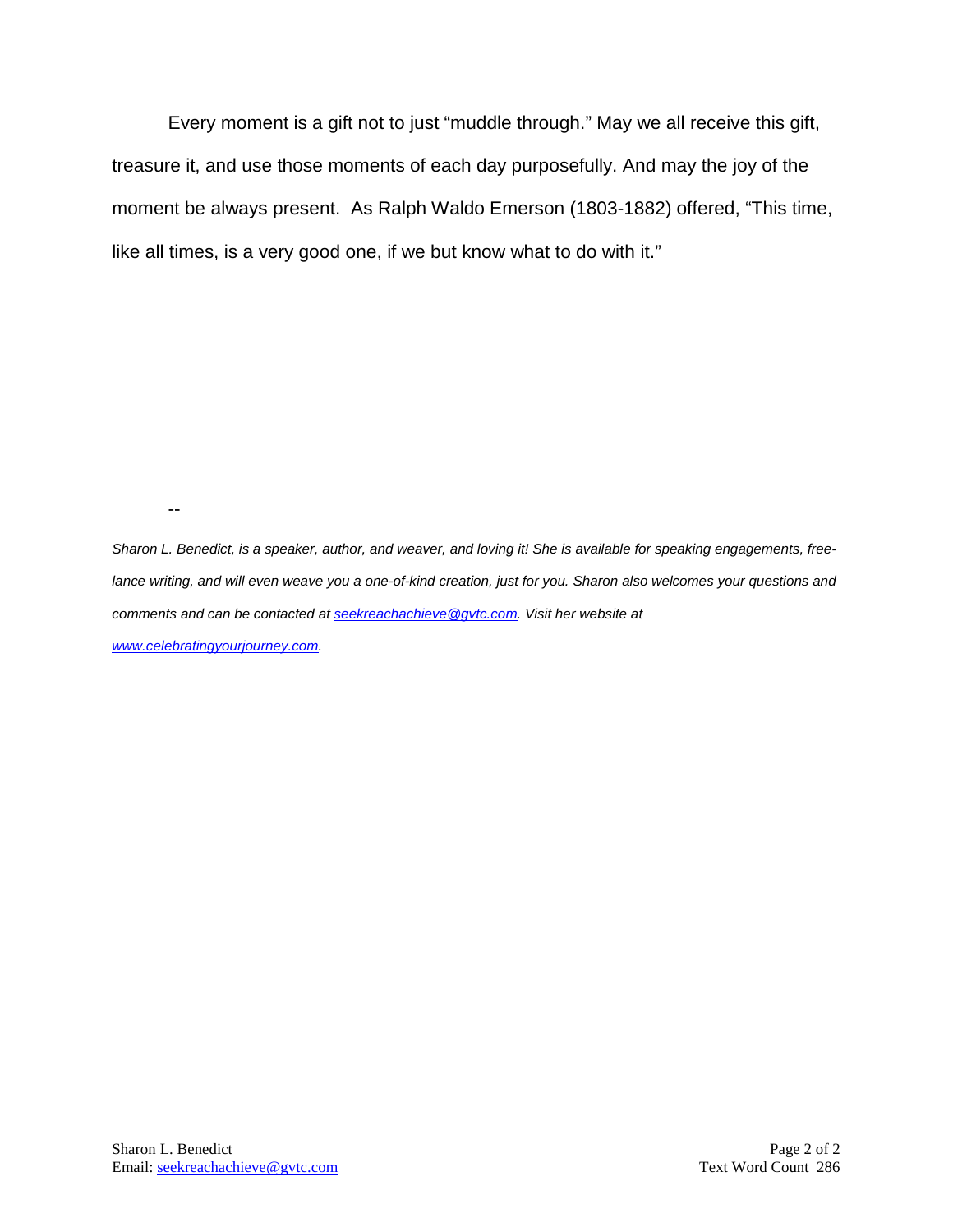



## *Freedom from Muddling Through Time . . . Key Barriers*

(published in Boerne Star, Friday, Feb 14, 2014)

From the previous article, where did your responses to those seven questions take you? Did you see areas where you were just "muddling through" time? There are key principles and practices to consider using as you discover what is most important in your life in order to get free from just "muddling through."

First, some key barriers or distractions to setting the course of your life include:

- Too many discretionary commitments (including technology-such as ipods, cell phones, tablets, computer time)
- Career/work is always on overtime, bringing it home and commuting
- Mismanagement of finances
- Major health and/or relationship challenges
- Little or no spousal participation in daily life responsibilities
- Unable or unwilling to seek help
- Physical clutter at home and work

How many more can you add to these distractions? What do you believe will keep you free from "muddling" through? *Whatever motivates you drives your choices in life.*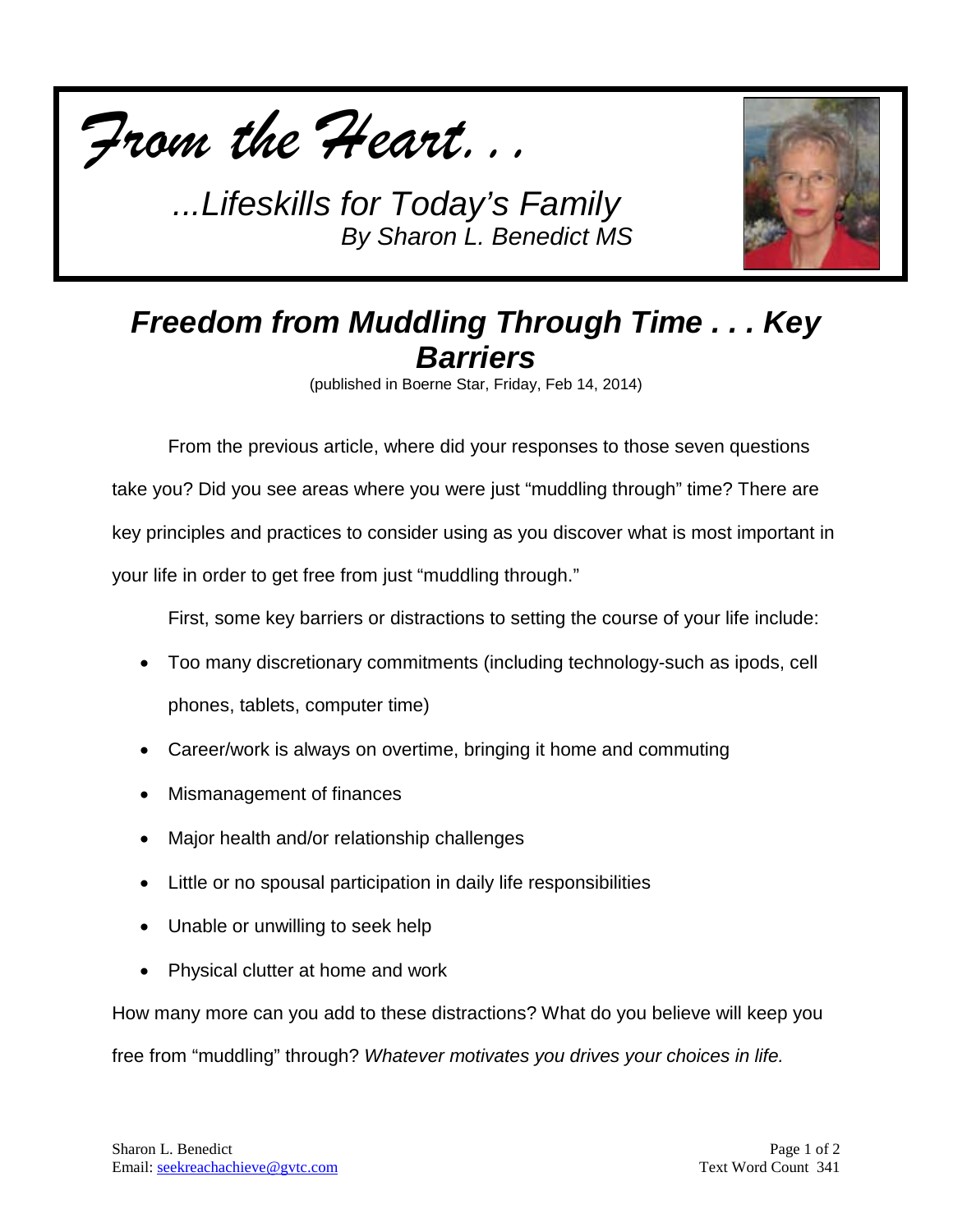Are you driven by the "shoulds" or extrinsic motivations, telling yourself "I have to." Are you more focused on the future and having no fun in the present? Or do your motivations come from within, intrinsic? Do you say to yourself "I do this because I want to. I do this because it is important to me." You are focused on the process, seeking mastery, and fully present in the moment. And you are enjoying it too.

So, now you have a choice. Which direction are you choosing? And where is your plan? Since this is Valentine's Day, how about giving yourself a Valentine's card that says, "I love you and believe in you. You can have the life you always dreamed about. Let's start together, today."

In the next article one of the key practices will be covered–creating a plan, a SMART one. What do you think SMART means? Let's find out next time.

*Sharon L. Benedict, is a speaker, author, and weaver, and loving it! She is available for speaking engagements, free*lance writing, and will even weave you a one-of-kind creation, just for you. Sharon also welcomes your questions and *comments and can be contacted a[t seekreachachieve@gvtc.com.](mailto:seekreachachieve@gvtc.com) Visit her website at [www.celebratingyourjourney.com.](http://www.celebratingyourjourney.com/)*

--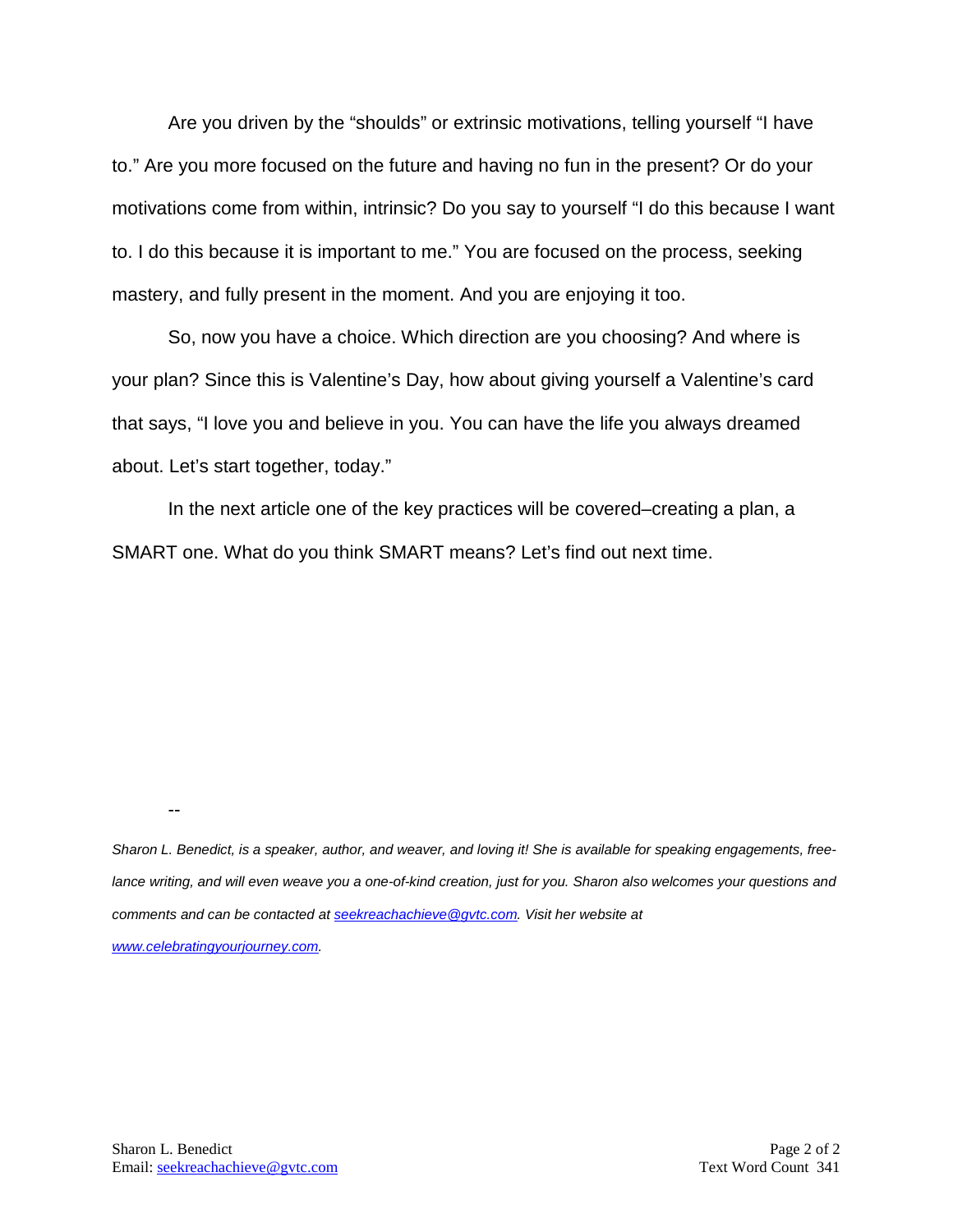



## *Freedom from Muddling Through Time . . . the SMART way*

(published in Boerne Star, Friday, Feb 21, 2014)

One of the key practices in being free from just "muddling" through life is being SMART. What does this mean besides the obvious? What do you think SMART means? Possibly for many out there you have already heard a particular version of this acronym. Here's my version.

Basically, SMART represents the elements in creating a plan for any project, program, and life. First, wrap you mind and heart around one thing you want to change or accomplish. Start with something fairly simple. For those who love to cook or not, let's try a new recipe.

"S" stands for Specific. Any goal or plan should be clearly defined and emphasize what you want to happen and why. Specifics help you focus on what you are going to do. Use direct action words to describe What you want to do. For a recipe, you want to make banana bread.

"M" stands for Measurable. Your goal to make this awesome banana bread for the first time is to have that recipe right in front of you giving you the ingredients needed. You of course have the measuring cups and spoon handy, along with the mixing bowls, plus any other item needed. Having the tools and ability to measure each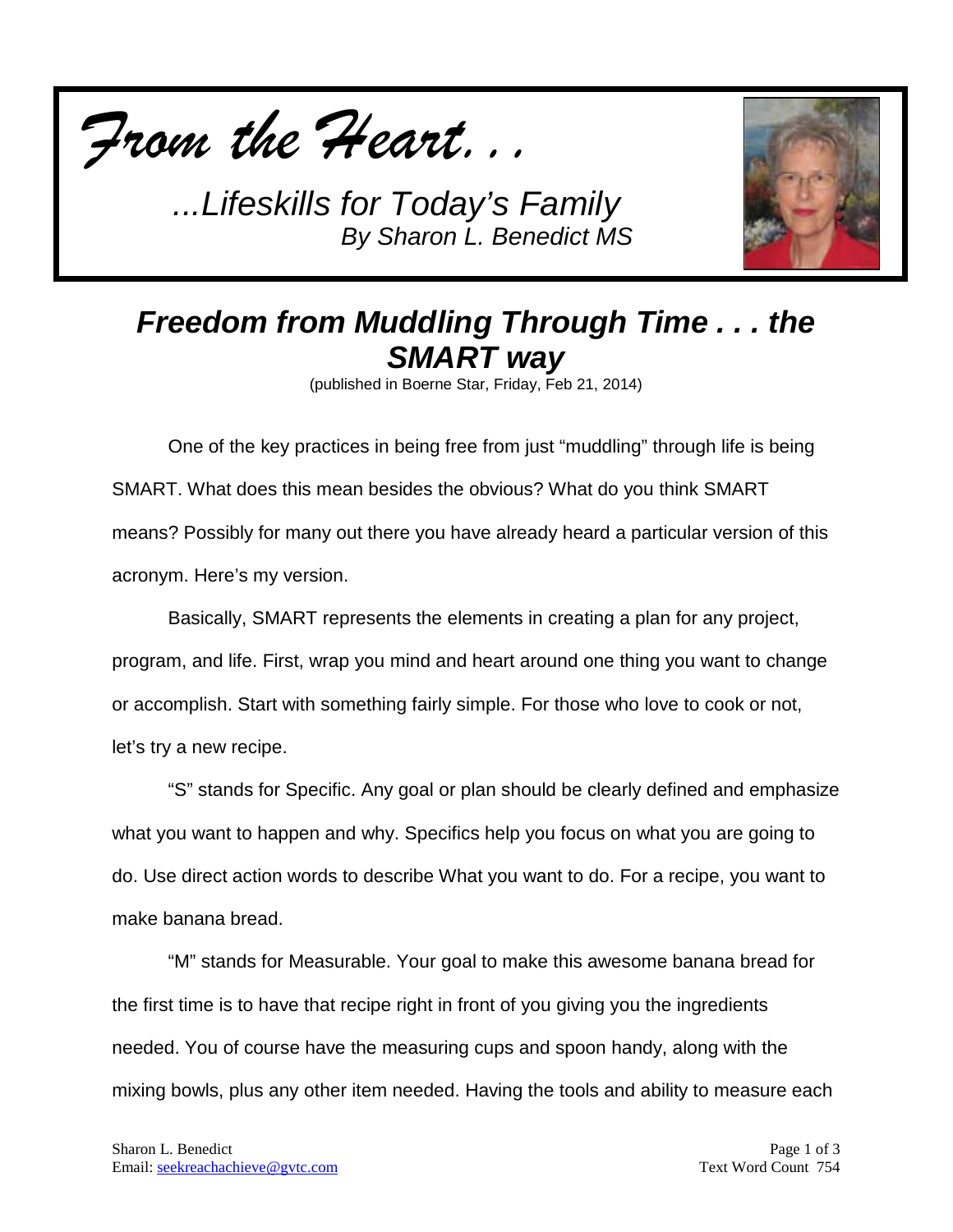part of the recipe and manage how the recipe comes together per instructions given. When you can measure your progress, you can then build confidence that the recipe is coming together; and you continue to stay on track toward reaching your specific goal and the time it takes from the beginning to when you take your banana bread out of the oven.

"A" stands for Attainable or Actionable. This part of your SMART plan or goal should support what is most important to you about making your banana bread. You have begun to figure out ways you can make that goal come true. You develop the attitudes, abilities, skills, and financial capacity to reach them. Yes, even having the money to buy the ingredients and items you need to make the bread is all part of being attainable.

You see previously overlooked opportunities bringing you closer to achieving your bread-making goals. Attainable goals are mastered in bite-size pieces; and not so far out of reach that your motivation and confidence is shaken along the way. That means if your banana bread didn't come out exactly as you expected, you are ready, willing, and committed to try again until the flavor, texture, and aroma comes out just the way you like it. The goal needs to stretch you just enough so you can feel you can reach your ultimate goal.

"R" stands for Rewarded. For some the "R" may represent being realistic or relevant, doable goals. I tend to place that with "A" for attainable. Nothing can be attained without considering the plan or goal must also be realistic, both in the sort-term and long-term. To reward yourself is to support where you are in the moment. So, by all means as you learn how to make a most awesome banana bread, be sure to enjoy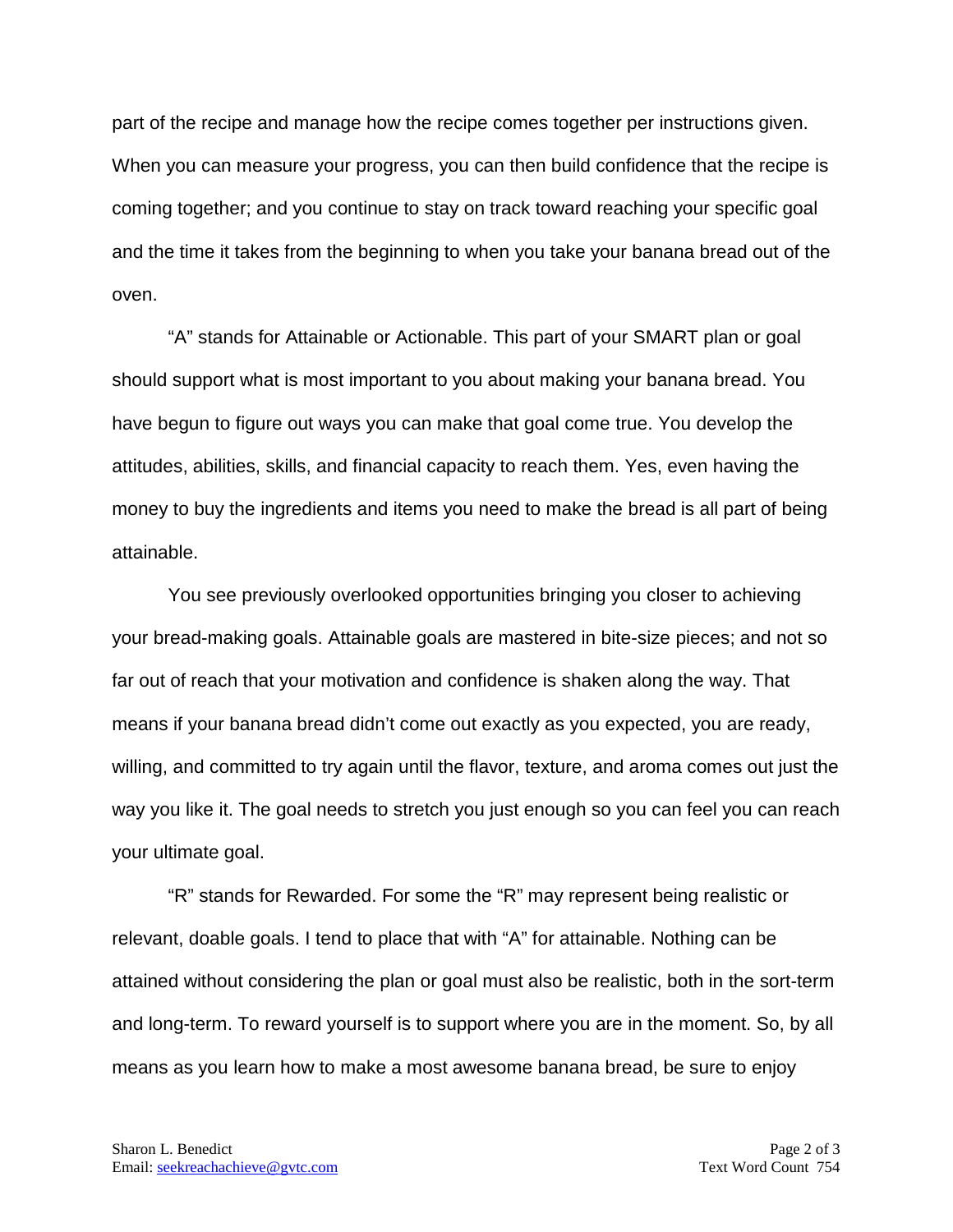every bite. But be sure not to eat it all down in one setting! Your stomach and family would appreciate you sharing a morsel!

"T" stands for Timely. You set your bread making plan in a time frame that successfully moves you through the process or break-making strategies. If the recipe states it will take one and a half hours from start to finish, setting the time aside will free you from trying to rush through the process. Your bread may not rise sufficiently and you may have some raw dough in the middle that will only make the bread less enjoyable. Choose a time frame that supports your specific, measurable, attainable, and rewarding goal. Don't be too vague; set a time that says this bread making adventure or plan is important in your life that motivates you to action now and with each step.

Now that I have whet your appetite for not just banana bread but also for those long-awaited dreams and goals you still have on the back burner, how about giving one of those bigger, loftier plans a try . . . the SMART way. You will then begin to experience what it really feels like to be free from just "muddling" through time and life.

*Sharon L. Benedict, is a speaker, author, and weaver, and loving it! She is available for speaking engagements, free*lance writing, and will even weave you a one-of-kind creation, just for you. Sharon also welcomes your questions and *comments and can be contacted a[t seekreachachieve@gvtc.com.](mailto:seekreachachieve@gvtc.com) Visit her website at [www.celebratingyourjourney.com.](http://www.celebratingyourjourney.com/)*

--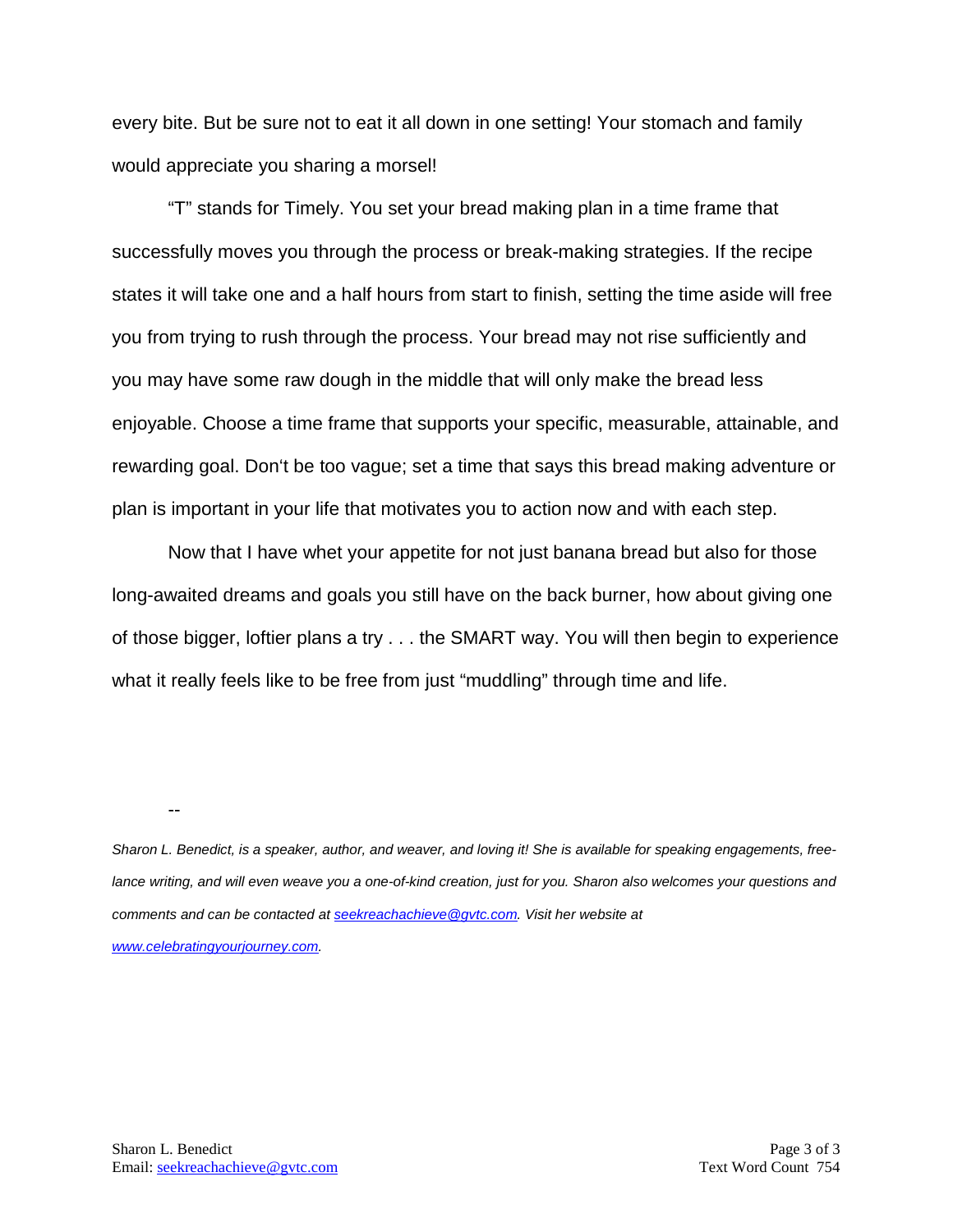



*Living our Future in Every Moment of the Day* (published in Boerne Star, Friday, Feb 28, 2014)

Throughout this month, we have focused on life's precious commodity, *Time.* Have you found yourself "muddling" through time much too often during the day, week, year? Freedom from muddling through has everything to do with what drives you to always be urgent in those things you do each day. How important are these "urgent" matters to you?

Have you given yourself some "time" to reflect on ways to free yourself of the constant "urgency" of your day. Have you finally experienced moments of quiet, no rushing thoughts or behavior that typically crowd the day? I hope so. In this final article of the month on Time Management lifeskill, here are tips to get you started and keep you free from "muddling" through your time and life. I may have offered them in a previous article many years ago. Yet, I feel they are worth repeating in this new year.

 **Commit time and dollars to specifically achieve your dreams and goals.** Your time and money are intricately involved in the process of goal setting and daily living—where you live, work, utilize services, and every daily routine such as showering, breakfast, reading the paper, and watching your favorite TV program. Take a moment here—*Wherever you spend your money is where you spend your time & life!*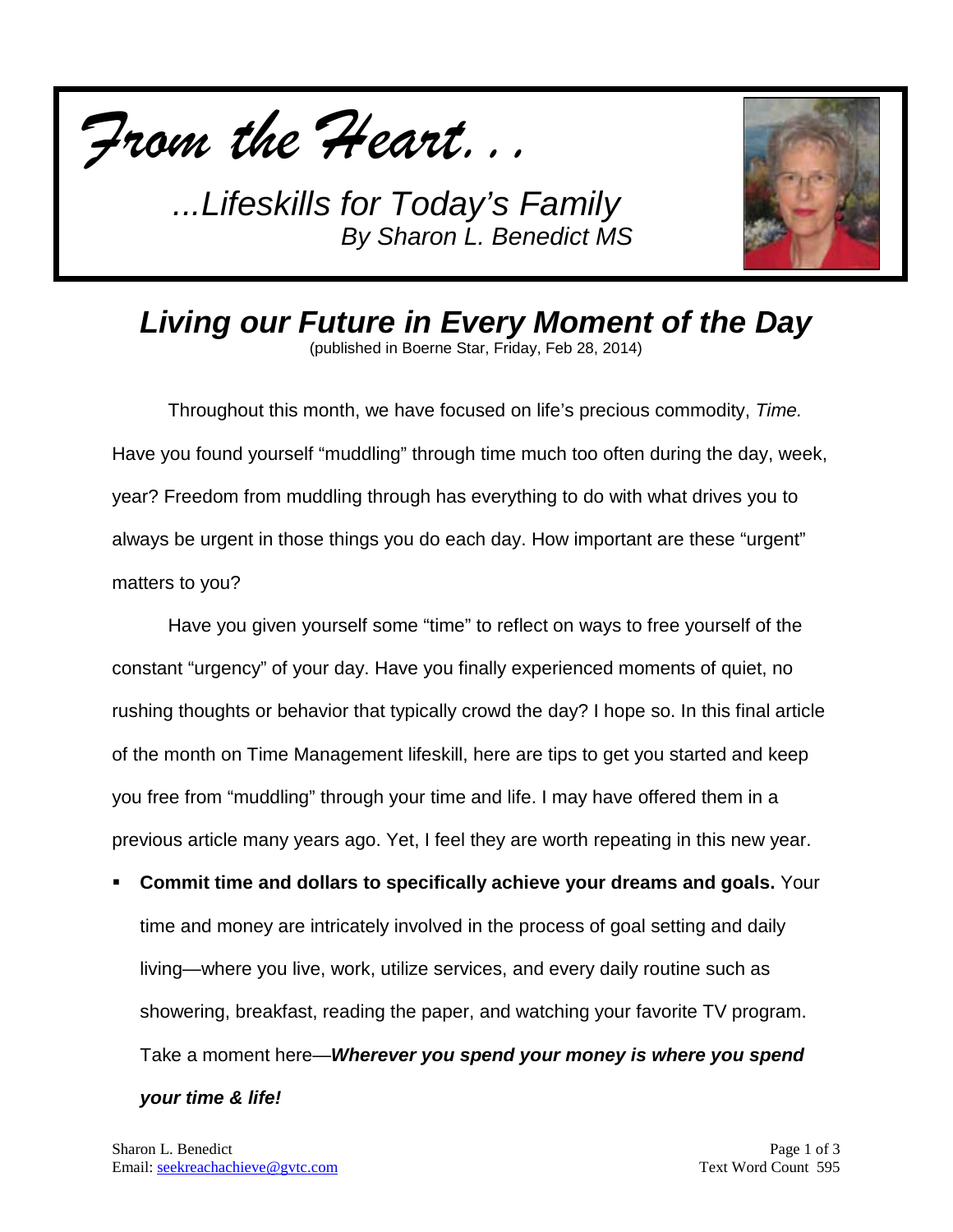- **Know where your hours are going.**
- **Stay focused on what is important**/not what is seemingly urgent; and know the difference (Now, Later, Never).
- **Stay in the moment** while seeking mastery and desired outcome.
- **Commit to defined priorities** based on your core values and intrinsic motivators.
- **Schedule time for important matters**; get home at a set time—and do not exceed it! Quality time include Quantity time too!
- **Take a 15 minute break each day** for a quiet moment alone ("pause") to rest your thoughts.
- **Delegate tasks** when possible.
- **Avoid procrastination** (honestly appraise your own indecisions/delays).
- **Take the stress out of work and home life.** Start with one small change in your day to further motivate you each day in reducing your stress. Exercise, a walk, a run, dance . . . any healthy, aerobic movement will do.
- **Organize home and office space** to be more time efficient and user friendly.
- **Do most important tasks during most productive hours.**
- **Simplify, avoid unreasonable deadlines, reduce unnecessary interruptions, monitor telephone time**; turn off cell phone for a period of time in each day (while sleeping doesn't count! But by all means turn the cell off when sleeping!).
- **Use your calendar to match your core values, goals, with scheduled activities**; it is important to make sure you schedule in fun, R&R/personal development.
- **Be a "team" player** who knows your own personality style and others; enhance your communication/collaborative skills; willing to give credit where credit is due.